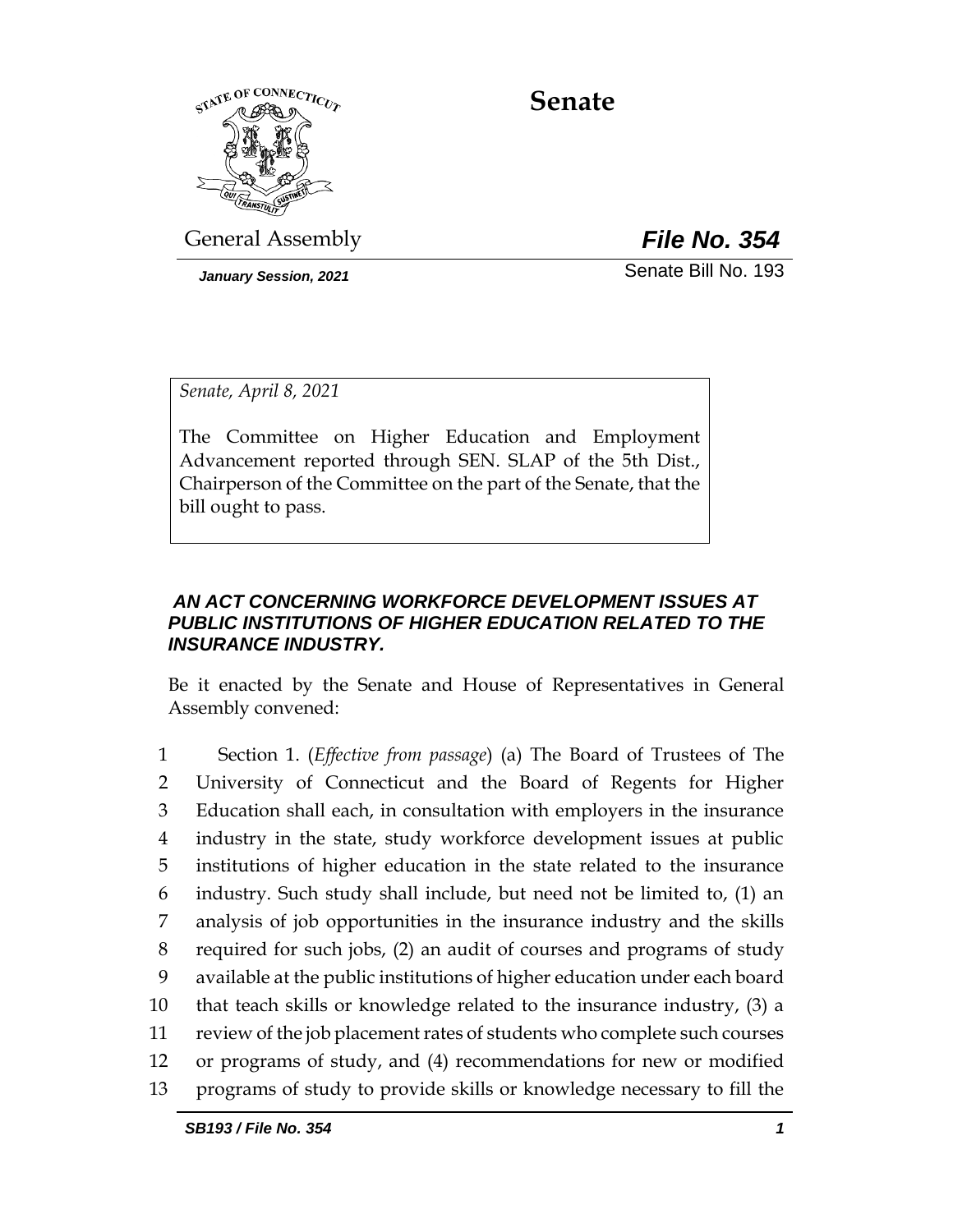14 job opportunities available in the insurance industry.

 (b) Not later than January 1, 2022, the Board of Trustees of The University of Connecticut and the Board of Regents for Higher Education shall each submit, in accordance with the provisions of section 11-4a of the general statutes, to the joint standing committee of the General Assembly having cognizance of matters relating to higher education a report on the results of the study conducted pursuant to subsection (a) of this section.

This act shall take effect as follows and shall amend the following sections:

| Section 1 | passage » | w section: |
|-----------|-----------|------------|
|           |           |            |

# *HED Joint Favorable*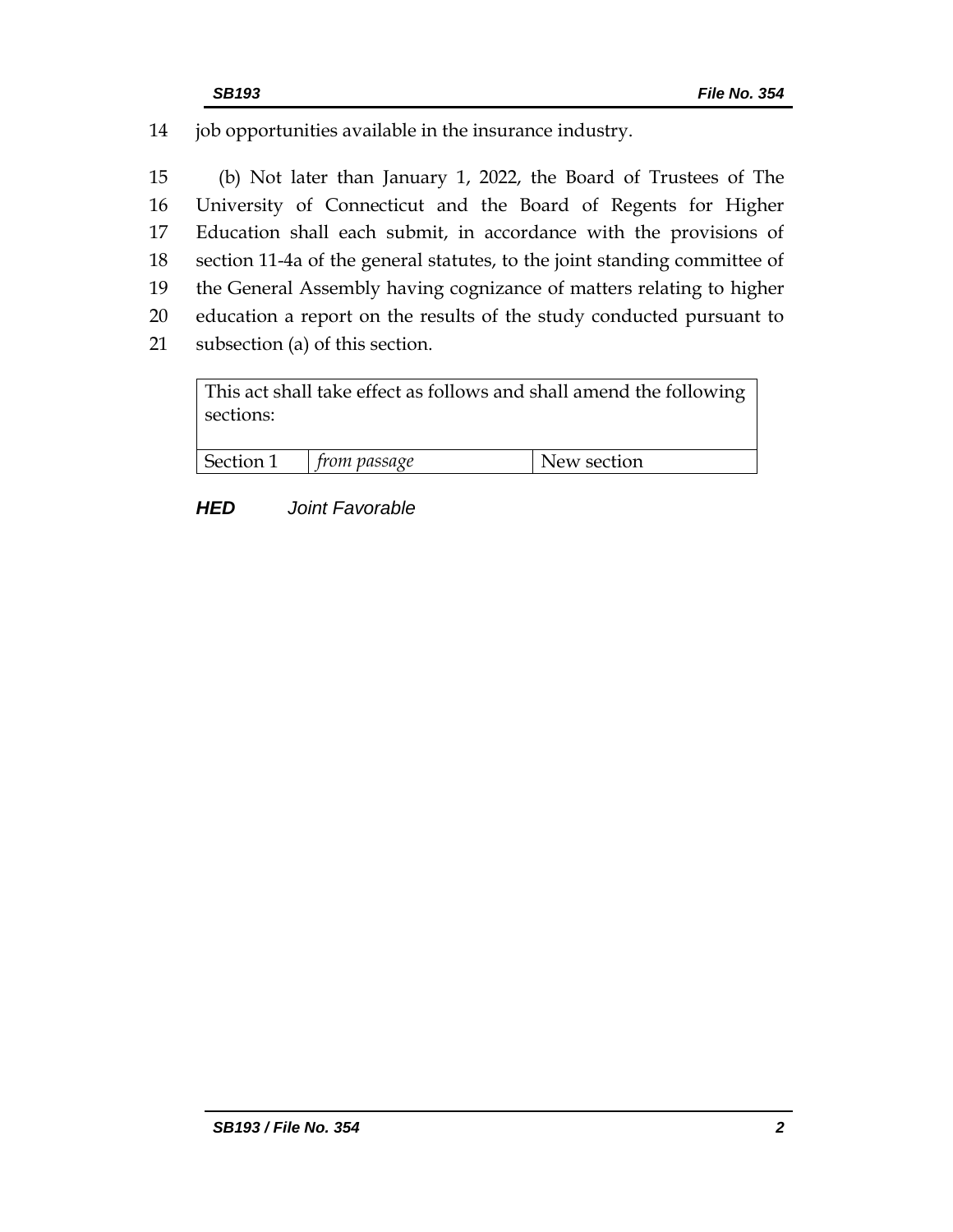*The following Fiscal Impact Statement and Bill Analysis are prepared for the benefit of the members of the General Assembly, solely for purposes of information, summarization and explanation and do not represent the intent of the General Assembly or either chamber thereof for any purpose. In general, fiscal impacts are based upon a variety of informational sources, including the analyst's professional knowledge. Whenever applicable, agency data is consulted as part of the analysis, however final products do not necessarily reflect an assessment from any specific department.*

# *OFA Fiscal Note*

*State Impact:* None

*Municipal Impact:* None

#### *Explanation*

The bill results in no fiscal impact to the constituent units as they have sufficient expertise to review insurance workforce needs, examine the units' relevant programs and courses, and make recommendations on how to better meet insurance workforce needs.

*The Out Years*

*State Impact:* None *Municipal Impact:* None